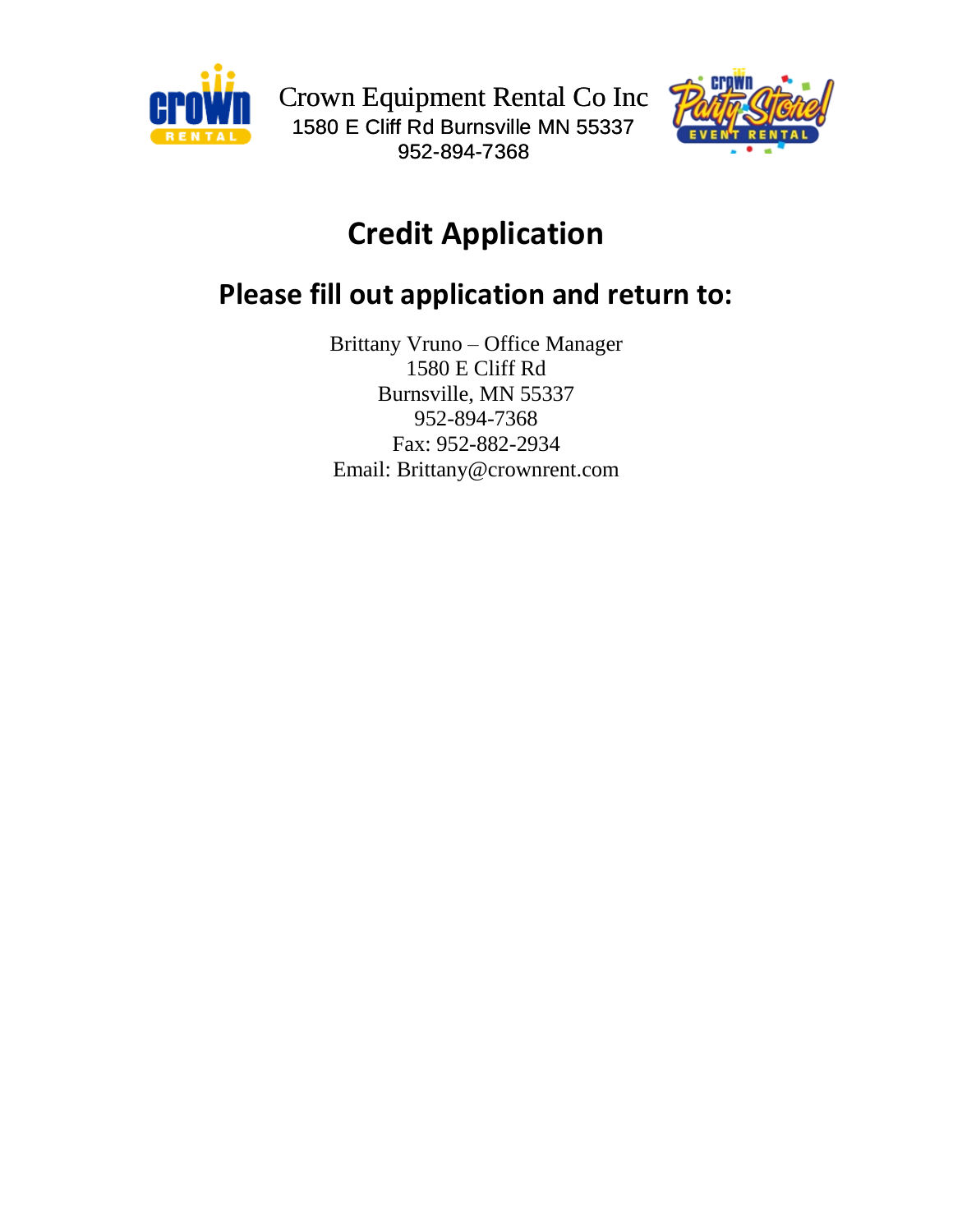

Crown Equipment Rental Co Inc

1580 E Cliff Rd Burnsville MN 55337

952-894-7368



### **Business Credit Application**

*All Applications must be completed and signed prior to processing*

|                                                  | Date Started:               |  |
|--------------------------------------------------|-----------------------------|--|
|                                                  |                             |  |
|                                                  |                             |  |
|                                                  | Tax ID#:                    |  |
|                                                  |                             |  |
|                                                  |                             |  |
| <b>Bank Reference:</b>                           |                             |  |
|                                                  |                             |  |
|                                                  |                             |  |
| Contact Name:                                    | Account Number:             |  |
|                                                  |                             |  |
| <b>Officers, Owners, Partners or Principals:</b> |                             |  |
| Name & Title:                                    |                             |  |
|                                                  |                             |  |
|                                                  | City, State, Zip:           |  |
|                                                  |                             |  |
| <b>Trade References:</b>                         |                             |  |
| Company Name:                                    |                             |  |
|                                                  |                             |  |
|                                                  | Phone Number:               |  |
|                                                  | Fax Number:                 |  |
| Account #:                                       | Account Number:             |  |
| Company Name: Company Name:                      | Company Name: Company Name: |  |
|                                                  |                             |  |
|                                                  |                             |  |
|                                                  | Fax Number:                 |  |
| Account #:                                       | <b>Account Number:</b>      |  |

Business Credit Applicant ("Company") acknowledges that the above information is true and accurate. The undersigned individual(s) warrant(s) that he and/or she is/are authorized to execute this application. The signature below serves as authorization to receive both personal and company credit information necessary to process this application. Company agrees to pay all costs incurred to Crown Equipment Rental Co Inc in collecting past due balances, including reasonable attorney's fees. Collection fees, finance charges, and NSF check fees. This AGREEMENT is entered into a Dakota County, State of Minnesota and will be governed by the laws of the State of Minnesota, and shall for all purposes be construed and enforced in accordance with Minnesota law. Any Disputes hereunder shall be resolved in the courts of Dakota County, State of Minnesota.

Signature/Title:\_\_\_\_\_\_\_\_\_\_\_\_\_\_\_\_\_\_\_\_\_\_\_\_\_\_\_\_\_\_\_\_\_\_\_\_\_\_\_\_\_Date:\_\_\_\_\_\_\_\_\_\_\_\_\_\_\_\_\_\_\_\_\_\_\_\_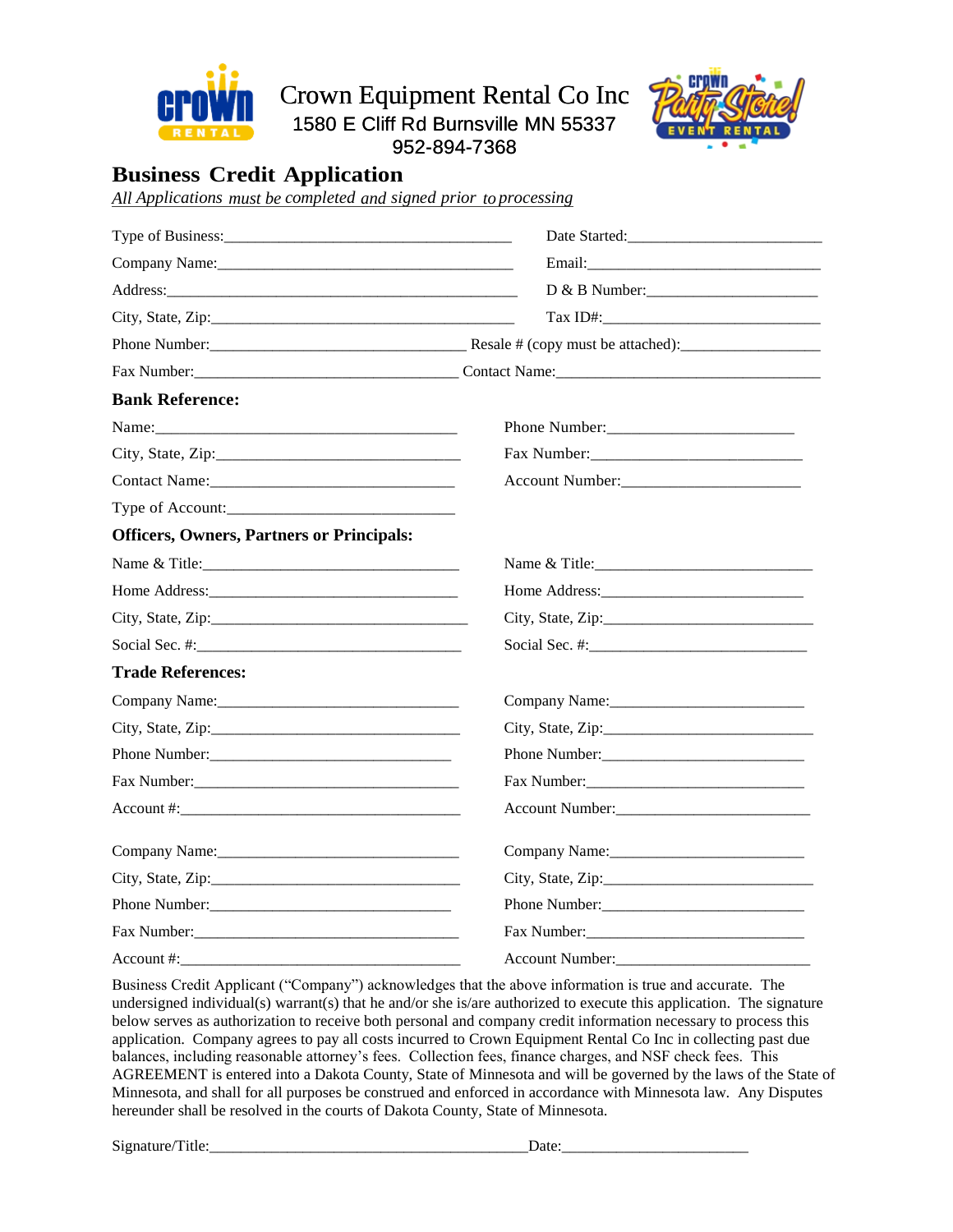



### Charge Account Authorized Buyers/ Special Instructions

If there are restrictions on who may sign for material, please list below: Authorized Signatures (Please Print):

| 1.                                                                                                                                                                                                                                   |            |    |
|--------------------------------------------------------------------------------------------------------------------------------------------------------------------------------------------------------------------------------------|------------|----|
|                                                                                                                                                                                                                                      |            |    |
| 2.<br>$D1.1:$ $D1.1:$ $D1.1:$ $D1.1:$ $D1.1:$ $D1.1:$ $D1.1:$ $D1.1:$ $D1.1:$ $D1.1:$ $D1.1:$ $D1.1:$ $D1.1:$ $D1.1:$ $D1.1:$ $D1.1:$ $D1.1:$ $D1.1:$ $D1.1:$ $D1.1:$ $D1.1:$ $D1.1:$ $D1.1:$ $D1.1:$ $D1.1:$ $D1.1:$ $D1.1:$ $D1.1$ |            |    |
|                                                                                                                                                                                                                                      |            |    |
| 3.                                                                                                                                                                                                                                   |            |    |
|                                                                                                                                                                                                                                      |            |    |
| (See Attached sheet for additional if needed.)                                                                                                                                                                                       |            |    |
| The Account Requires:                                                                                                                                                                                                                | <b>YES</b> | NO |
| <b>Purchase Order</b>                                                                                                                                                                                                                |            |    |
| Job Identification                                                                                                                                                                                                                   |            |    |
| Verification with Office                                                                                                                                                                                                             |            |    |
| Damage Waiver Accepted<br>(If not we will need a Cert of Insurance)                                                                                                                                                                  |            |    |
| <b>Tax Exempt</b>                                                                                                                                                                                                                    |            |    |
| <b>Special Billing Address:</b>                                                                                                                                                                                                      |            |    |
|                                                                                                                                                                                                                                      |            |    |
| <u> 1990 - Johann John Stein, markin fan it ferstjer fan it ferstjer fan it ferstjer fan it ferstjer fan it fers</u>                                                                                                                 |            |    |
| <u> 1990 - Johann Stoff, mars and de Britannic and de Britannic and de Britannic and de Britannic and de Britanni</u>                                                                                                                |            |    |
|                                                                                                                                                                                                                                      |            |    |
| Comments:                                                                                                                                                                                                                            |            |    |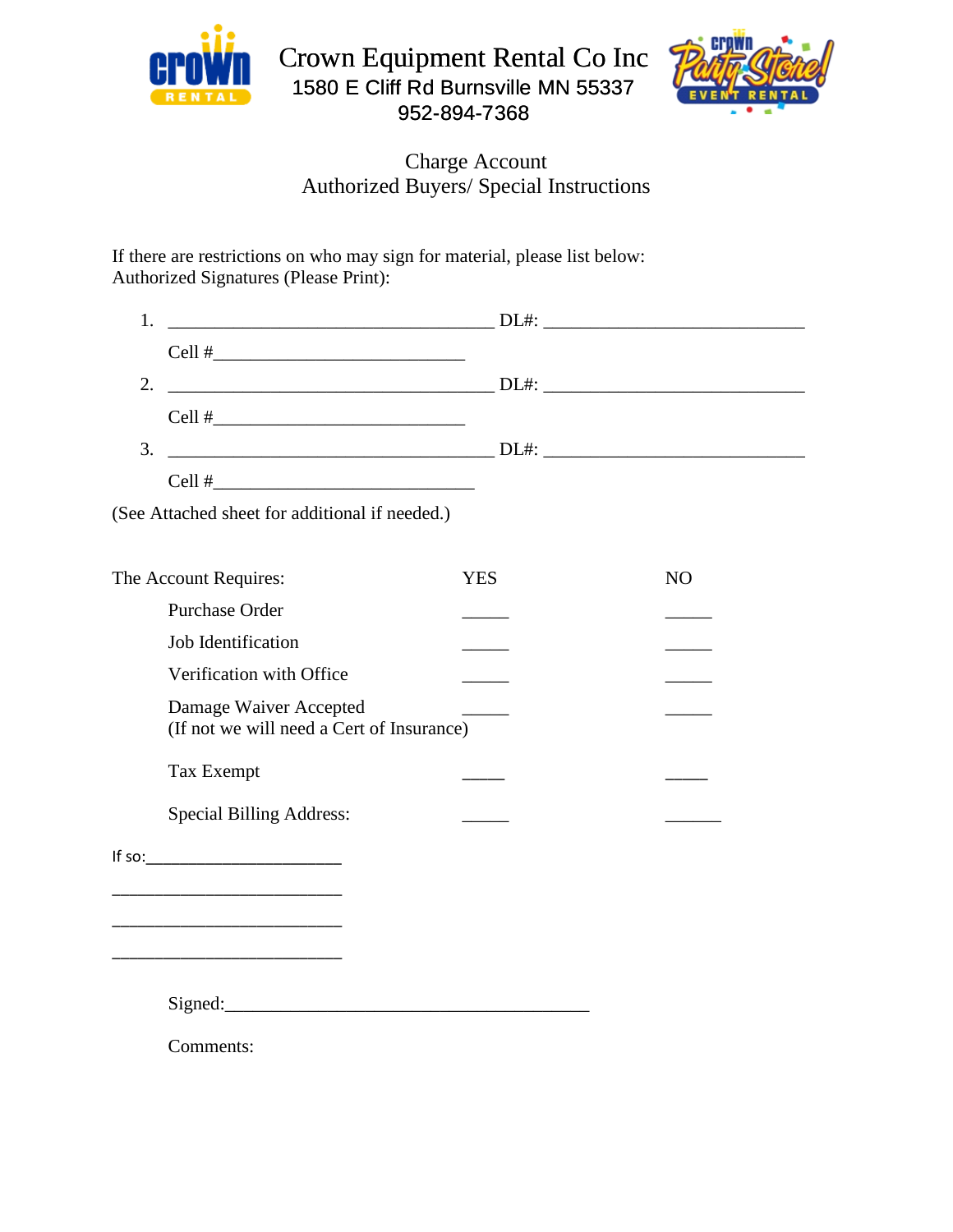



|                          | Estimated Monthly Rentals/Purchase's: \$                  |  |
|--------------------------|-----------------------------------------------------------|--|
|                          |                                                           |  |
|                          | City:                                                     |  |
|                          |                                                           |  |
|                          |                                                           |  |
|                          |                                                           |  |
|                          | Would you prefer invoices: (More than one can be checked) |  |
| Mailed_______            |                                                           |  |
| E-Mailed______           |                                                           |  |
| Given to Employee_______ |                                                           |  |
|                          |                                                           |  |

#### **All accounts are a Net 30 from invoice/work order date.**

For any and all invoice/work order inquiries, please contact Brittany Vruno at 952-715-6831 or [Brittany@crownrent.com](mailto:Brittany@crownrent.com)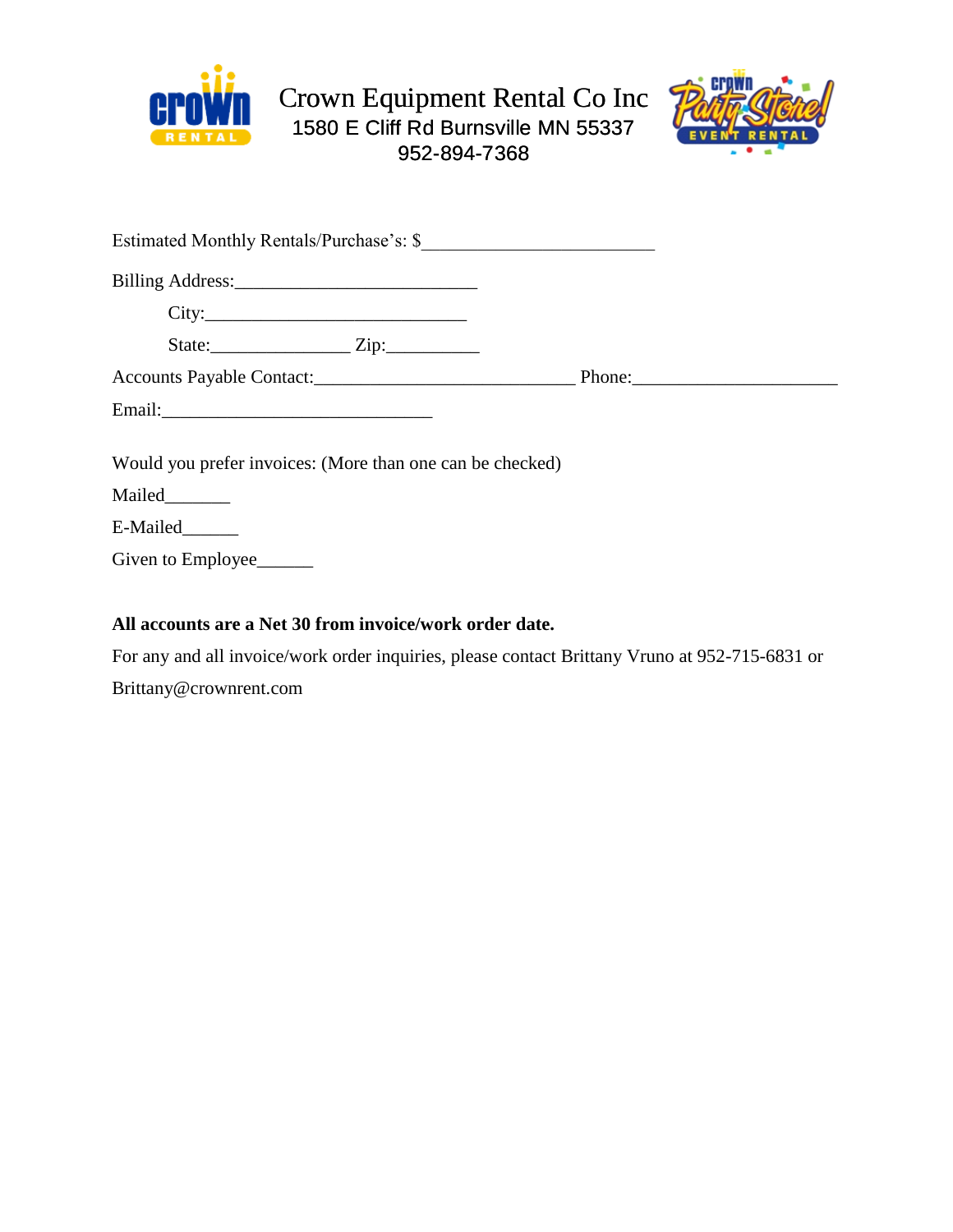



## Authorized User List (Extra Page if needed)

| Name: | DL# |
|-------|-----|
|       |     |
|       |     |
|       |     |